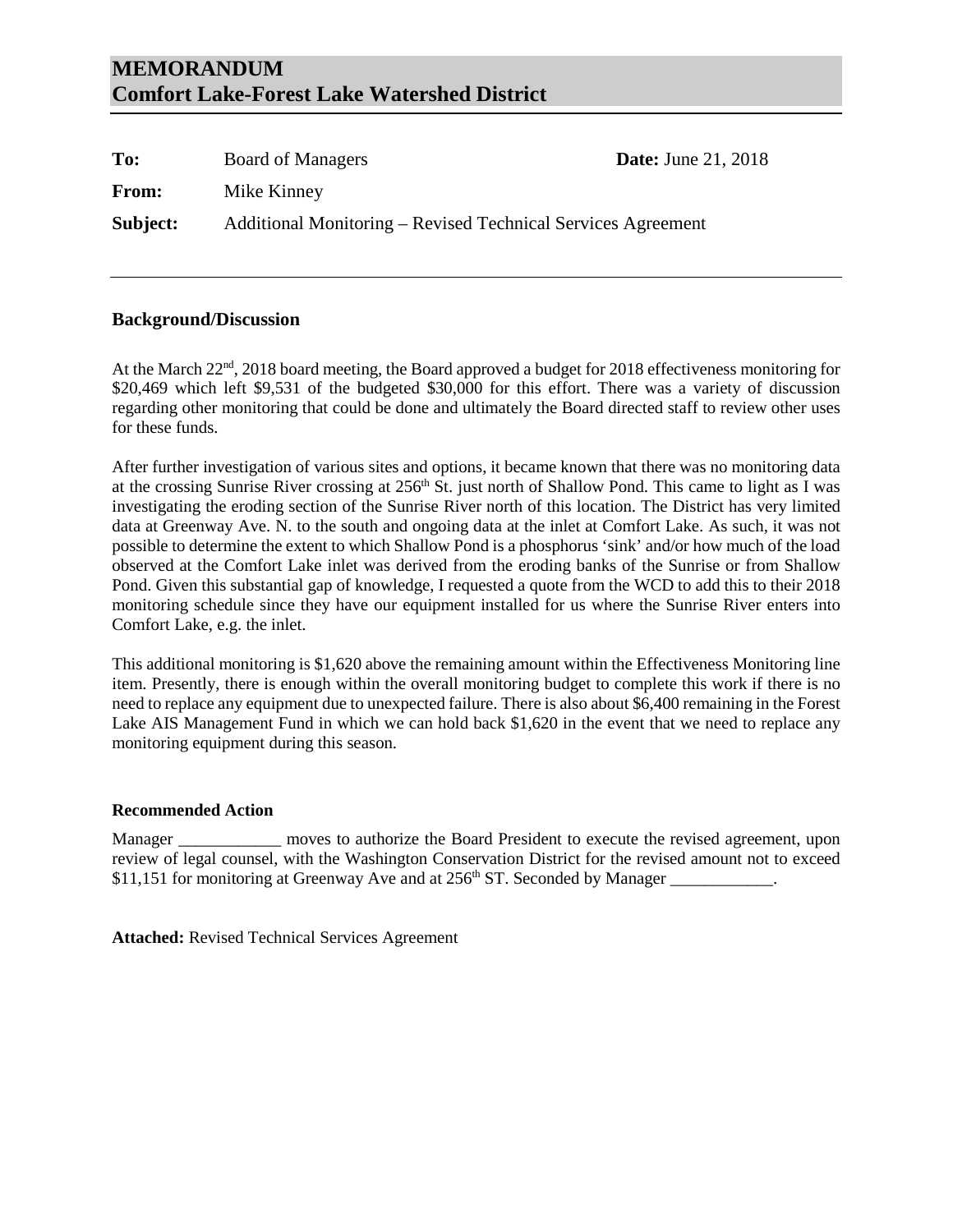## **2018 SERVICE AGREEMENT BETWEEN WASHINGTON CONSERVATION DISTRICT AND COMFORT LAKE-FOREST LAKE WATERSHED DISTRICT**

## **A. PARTIES**

This Agreement is made and entered into by Washington Conservation District (WCD) and the Comfort Lake-Forest Lake Watershed District (CLFLWD).

# **B. PURPOSE**

WHEREAS, the CLFLWD has requested assistance from the WCD to implement the policies specified in MINN. STAT. §§ 103A.206 and 103D.201; and

WHEREAS, the WCD is authorized to enter agreements to provide such assistance pursuant to MINN. STAT. §§ 103C.331, SUBD. 3 and 7 and 103D.335, subd. 21.

NOW, THEREFORE, the parties agree as follows:

## **C. TERM OF CONTRACT**

The term of this agreement shall be from January 1, 2018 to December 31, 2018 unless extended or terminated earlier as provided herein.

## **D. SCOPE OF SERVICES**

The WCD will perform all services and furnish and deliver work products generally described in the attached Exhibits.

### **E. COST**

In full consideration for services under this agreement, the WCD shall charge the CLFLWD for its services at the rate set forth in Section F. Costs for services for activities detailed in the attached Exhibits include:

Exhibit A: Technical Services - \$30,000 Exhibit B: Water Monitoring Services - \$95,225 Exhibit C: Additional Water Monitoring Services - \$11,151

Total 2018 WCD Service Agreement: \$136,376

Any additional costs for special studies or capital projects must be set forth in a written amendment to this Agreement.

### **F. BILLING RATE AND PAYMENTS**

1. Services in Exhibit A are billed on an hourly basis at the rate of \$39.00 - \$81.00 per hour, based on personnel and task.

| Seasonal                       | \$39.00 |
|--------------------------------|---------|
| Technician                     | \$57.00 |
| Senior Technician/Specialist   | \$62.00 |
| Senior Tech II/ Specialist II  | \$68.00 |
| Senior Specialist              | \$71.00 |
| Manager/Administrator/Engineer | \$81.00 |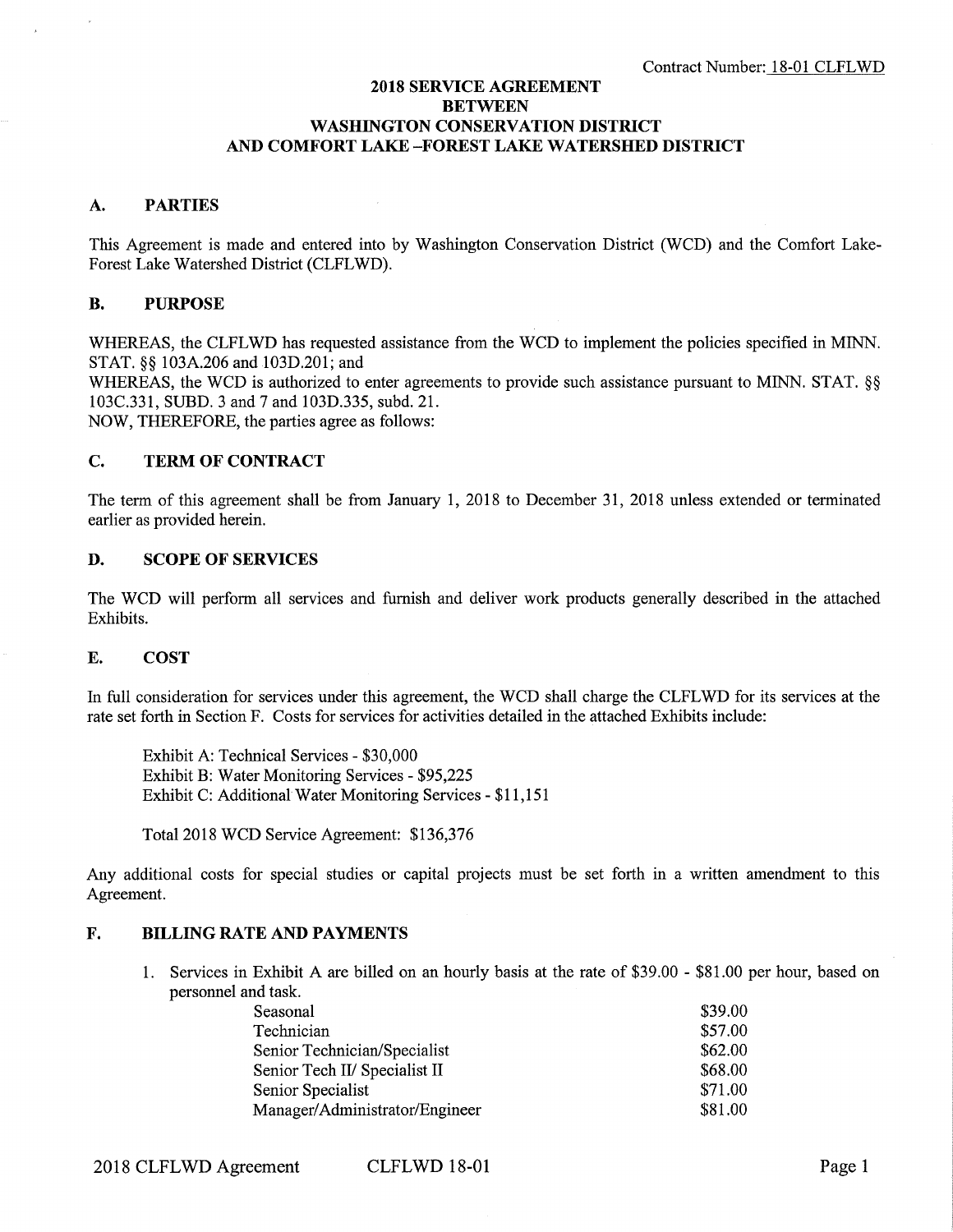Invoices for Exhibit A will be sent on a monthly basis and will list specifically the work performed. Services in Exhibit B are billed on a lump sum basis for services and on an actual cost basis for lab and project expenses.

Invoices for Exhibit B will be sent on a monthly basis and will list specifically the work performed.

- 2. Project expenses will be billed as they are accrued.
- 3. Office supplies, normal office reproduction expenses, and transportation are included in the hourly rate. Other expenses are to be reimbursed at actual cost.

# **G. EQUAL EMPLOYMENT OPPORTUNITY- CIVIL RIGHTS**

During the performance of this Agreement, the WCD agrees to the following:

No person shall, on the grounds of race, color, religion, age, sex, disability, marital status, public assistance, criminal record, creed or national origin, be excluded from full employment rights in, be denied the benefits of, or be otherwise subjected to discrimination under any program, service, or activity under the provisions of and all applicable federal and state laws against discrimination including the Civil Rights Act of 1964.

# **H. STANDARDS**

The WCD shall comply with all applicable Federal and State statutes and regulations as well as local ordinances now in effect or hereafter adopted. Failure to meet the requirements of the above may be cause for cancellation of this contract effective the date of receipt of the Notice of Cancellation.

# I. **DATA PRIVACY**

All data collected, created, received, maintained, or disseminated, or used for any purpose in the course of the WCD's performance of the Agreement is governed by the Minnesota Government Data Practices Act, Minnesota 1984, Section 13.01, et seq. Or any other applicable state statutes and state rules adopted to implement the Act, as well as state statutes and federal regulations on data privacy. The WCD agrees to abide by these statutes, rules and regulations and as they may be amended.

# **J. AUDITS, REPORTS, AND MONITORING PROCEDURES**

The WCD will:

- 1. Maintain records that reflect all revenues, cost incurred and services provided in the performance of the Agreement.
- 2. Agree that the County, the State Auditor, or legislative authority, or any of their duly authorized representatives at any time during normal business hours, and as often as they may deem reasonably necessary, shall have access to the rights to examine audit, excerpt, and transcribe any books, documents, papers, records, etc., and accounting procedures and practices of the WCD which are relevant to the contract.

# **K. INDEMNITY**

The WCD and the CLFLWD mutually agree, to the fullest extent permitted by law, to indemnify and hold each other harmless for any and all damages, liability or cost (including reasonable attorneys' fees and costs of defense) arising from their own negligent acts, errors or omissions in the performance of their services under this agreement, to the extent each party is responsible for such damages and losses on a comparative basis of fault. Parties agree to provide proof of contractual liability insurance upon request. This paragraph does not diminish, with respect to any third party, any defense, immunity or liability limit that the WCD or the CLFL WD may enjoy under law.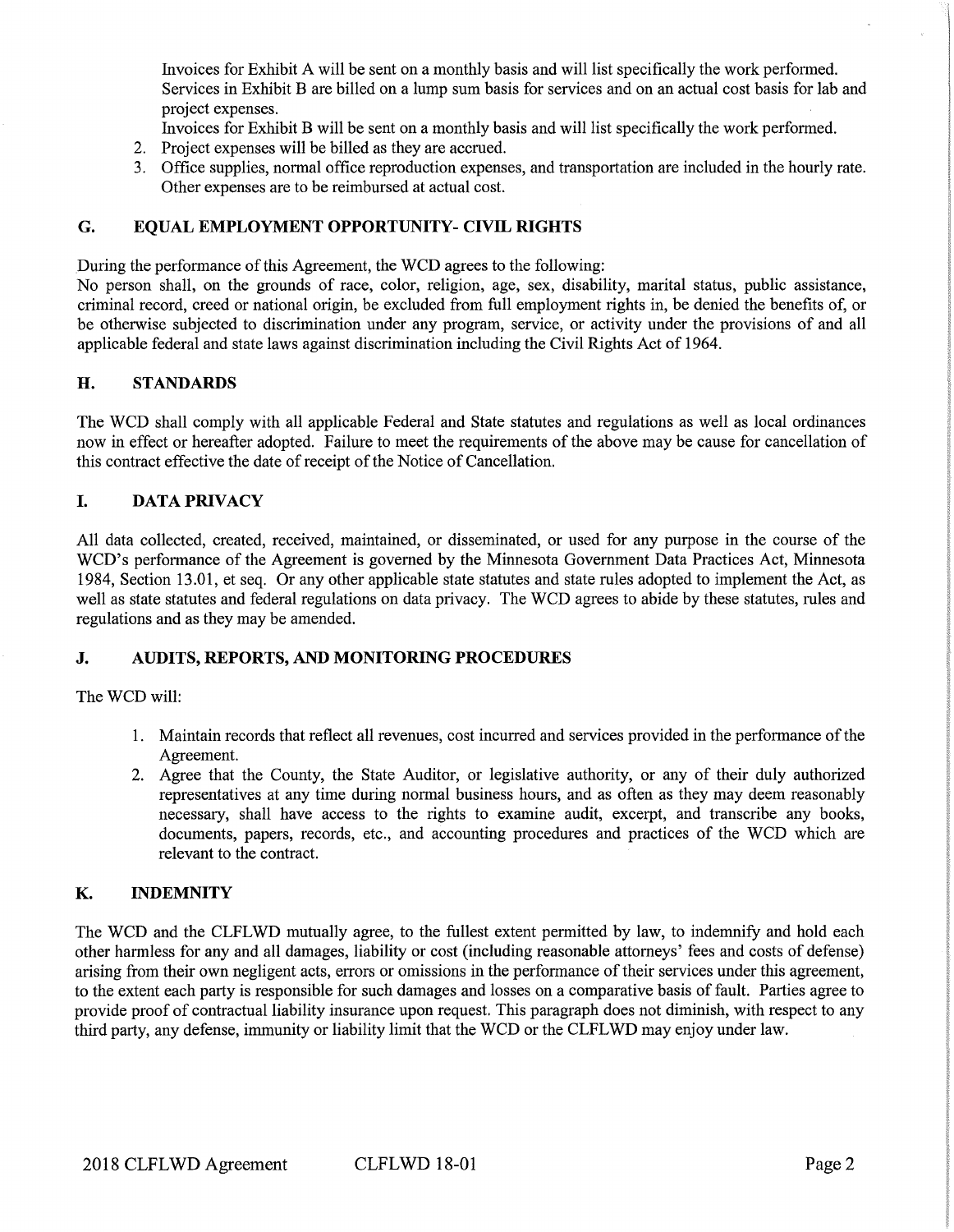# **L. INDEPENDENT CONTRACTOR**

It is agreed that nothing herein contained is intended or should be construed in any manner as creating or establishing the relationship of co-partners between the parties hereto or as constituting the WCD as the agent, representative, or employee of CLFLWD for any purpose or in any manner whatsoever. The WCD is to be and shall remain an independent contractor with respect to all services performed under this Agreement.

The WCD represents that it has, or will secure at its own expense, all personnel required in performing services under this Agreement. Any and all personnel of the WCD or other person, while engaged in the performance of any work or services required by the WCD under this Agreement, shall have no contractual relationship with the CLFLWD and shall not be considered employees of the CLFLWD.

# **M. MODIFICATIONS**

Any material alteration or variation shall be reduced to writing as an amendment and signed by the parties. Any alteration, modification, or variation deemed not to be material by written agreement of the WCD and the CLFL **WD** shall not require written approval.

## **N. MERGER**

It is understood and agreed that the entire agreement of the parties is contained here, except as modified during the term of the Agreement by a writing under Paragraph M above concerning a non-material change, and that this contract supersedes oral agreements and negotiations between the parties relating to this subject matter. All items referred to in this contract are incorporated or attached and deemed to be part of the contract.

# **0. TERMINATION**

Either the WCD or the CLFLWD may terminate this Agreement with or without cause by giving the other party thirty (30) days written notice prior to the effective date of such termination. If the CLFL WD terminates this Agreement, it may specify work to be performed by the WCD before termination is effective and shall pay the WCD for services performed by the WCD up to the time specified for termination. If the WCD terminates the Agreement, it will not be compensated for part completion of a task except to the extent part completion has value to the CLFLWD.

# **P. OWNERSHIP OF DOCUMENTS AND INTELLECTUAL PROPERTY**

All property of the CLFL WD used, acquired or created in the performance of work under this Agreement, including documents and records of any kind, shall remain the property of the CLFLWD. The CLFLWD shall have the sole right to use, sell, license, publish, or otherwise disseminate any product developed in whole or in part during the performance of work under this Agreement.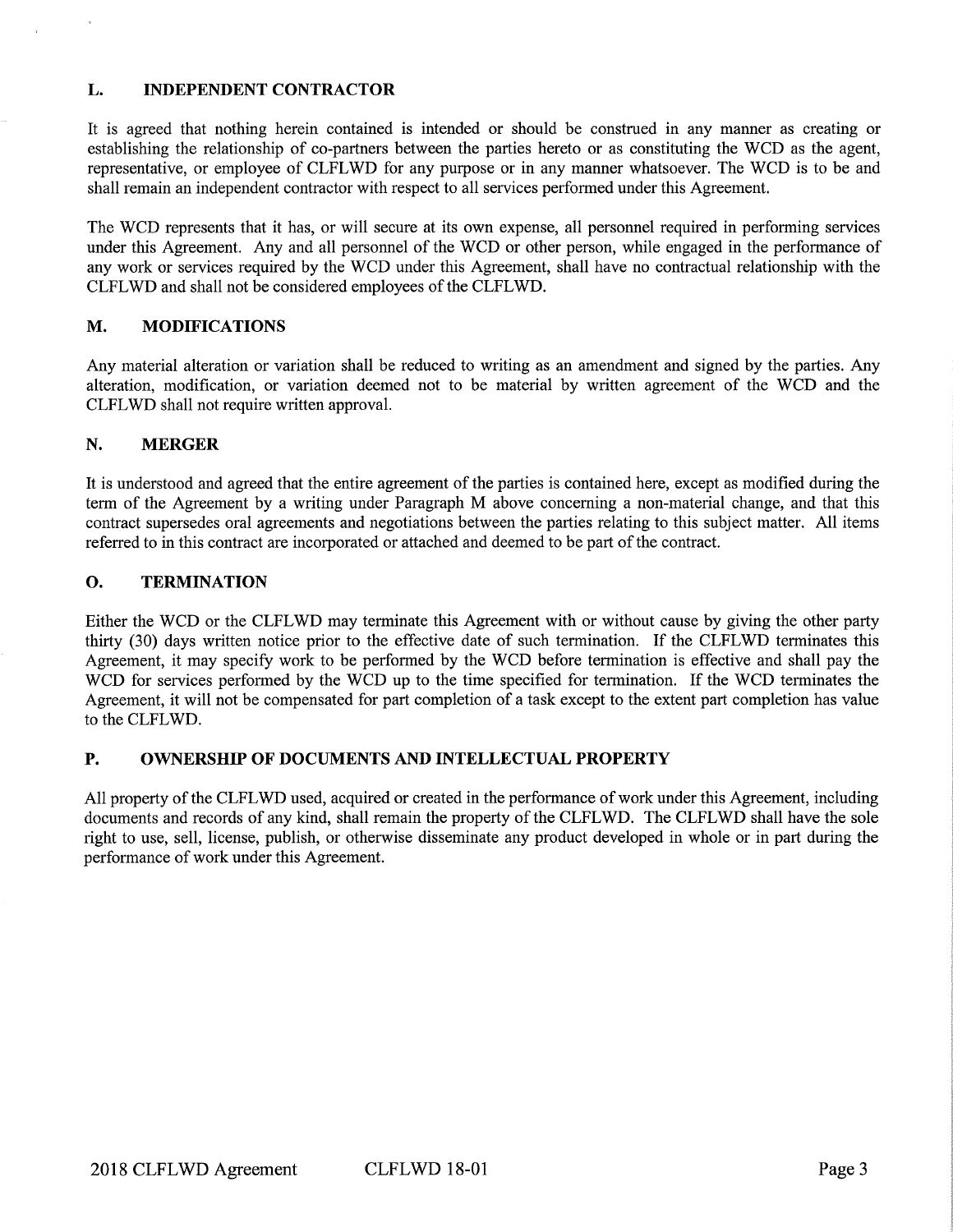## **2018 SERVICE AGREEMENT BETWEEN WASHINGTON CONSERVATION DISTRICT AND COMFORT LAKE-FOREST LAKE WATERSHED DISTRICT**

IN TESTIMONY WHEREOF the parties have duly executed this agreement by their duly authorized officers.

# APPROVED:

CLFLWD WCD

BY: **BY** Board President Date Date **Board** Chair  $\overline{\mathbf{3}}$ BY: BY: Secretary Date Date WCD Manager Date

Approval as to form and execution:

Date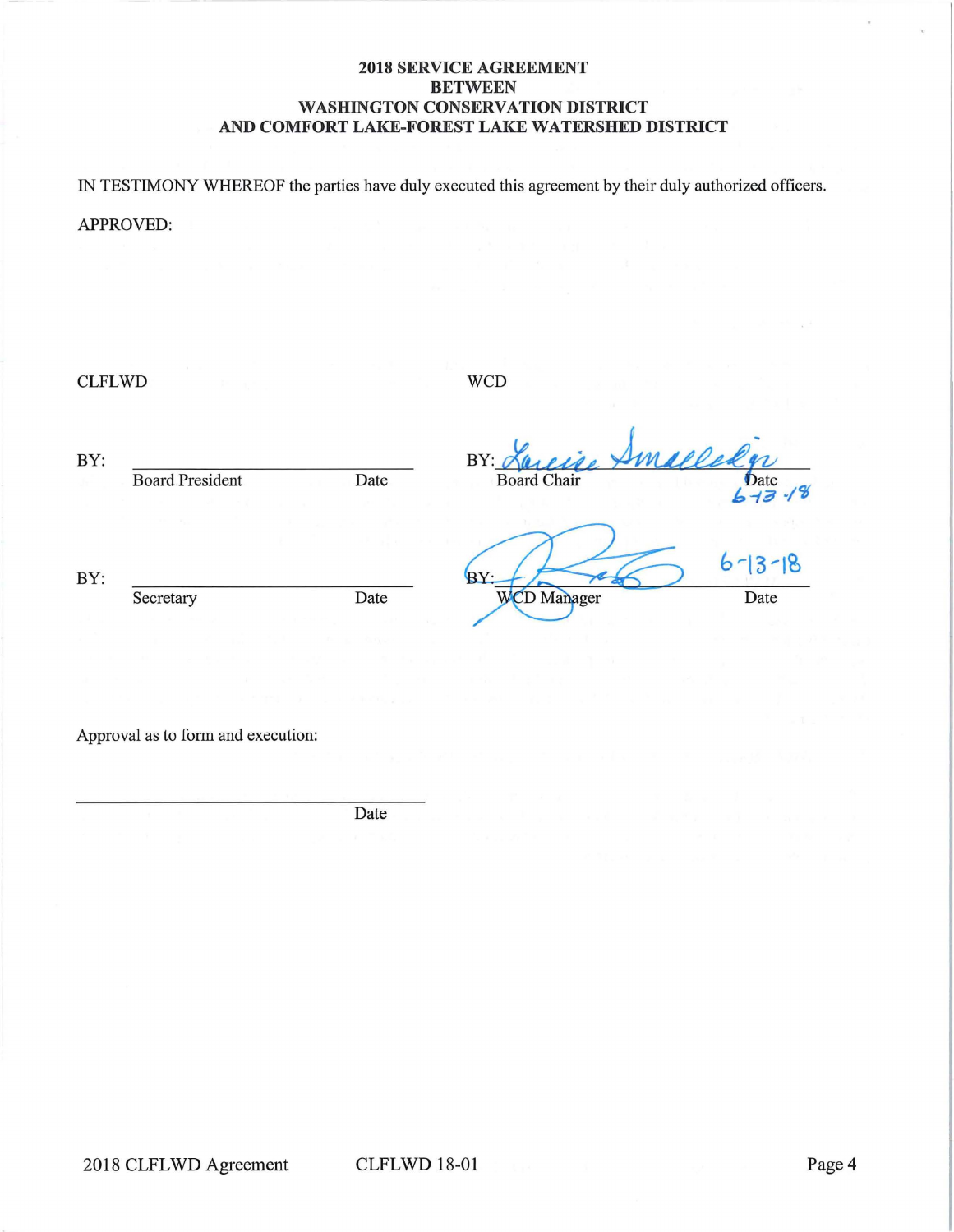# **EXHIBIT A 2018 TECHNICAL SERVICES**

### **CLFLWD BMP COST-SHARE PROGRAM**

### **1. Landowner Outreach**

Targeted and broad-based outreach techniques will be used to generate interest in the program. Outreach will be balanced with the number of projects the CLFLWD would like to implement per year. Outreach will be coordinated with the CLFL WD Administrator and other WCD activities.

#### **2. Project Database**

Project information will be tracked in a database and locations will be mapped in a GIS.

### **3. Respond to inquiries from the public**

The WCD will respond to inquiries from the public regarding the BMP Program. The WCD will provide responses to the public regarding general program information, program eligibility, best management practice information, and general watershed information. Initial inquiries about general topics and water quality issues will be responded to as part of the standard WCD programs and not charged under this contact. Specific inquiries regarding the Cost-Share Program will be responded to as part of the CLFLWD BMP/Cost-Share Program and will be considered as a part of this agreement.

### **4. Site Reviews and Project Evaluation**

Initial site visits will be provided by the WCD County-wide and are part of the standard WCD programs and not considered part of this agreement. Follow-up reviews (if necessary) of potential BMP implementation sites will be conducted under this agreement. Other activities will include: determining site specific BMP Program eligibility and priority, assessing BMP options which will adequately address the problem, discussing BMP alternatives with landowners, and promoting implementation of BMPs. WCD will determine supplemental cost-share sources if needed. Site reviews will result in providing cost-share information and recommendations to the WD Administrator with respect to eligibility, and priority ranking. Educational materials will be distributed during the site visit.

## **5. BMP Design and Contractor Assistance**

The WCD will coordinate BMP design assistance. Design support will be provided by WCD technical resources and/or obtaining assistance from an appropriate technical agency, organization, or consultant. WCD will assist landowners with obtaining qualified contractors to install BMPs.

#### **6. Construction Monitoring (Site inspections)**

The WCD will monitor construction activities to verify proper implementation of BMPs.

### **7. Long Term Monitoring**

The WCD will provide long term monitoring of installed BMPs. The amount and frequency of monitoring will be as directed by the WD Administrator and board, based on the individual BMP installed.

#### **8. Coordination and Miscellaneous Services**

Regular coordination meetings with the WD Administrator and WD Cost-Share Committee will be conducted. Program will be implemented on a watershed-scale in cooperation with the Chisago SWCD. Other services will be provided as requested by the Watershed District to implement and carry out the Program.

## **9. Subwatershed Analysis**

Complete Subwatershed Analysis as directed by the District Administrator per Metro Conservation District Protocols.

#### **TOTAL BUDGET: \$30,000**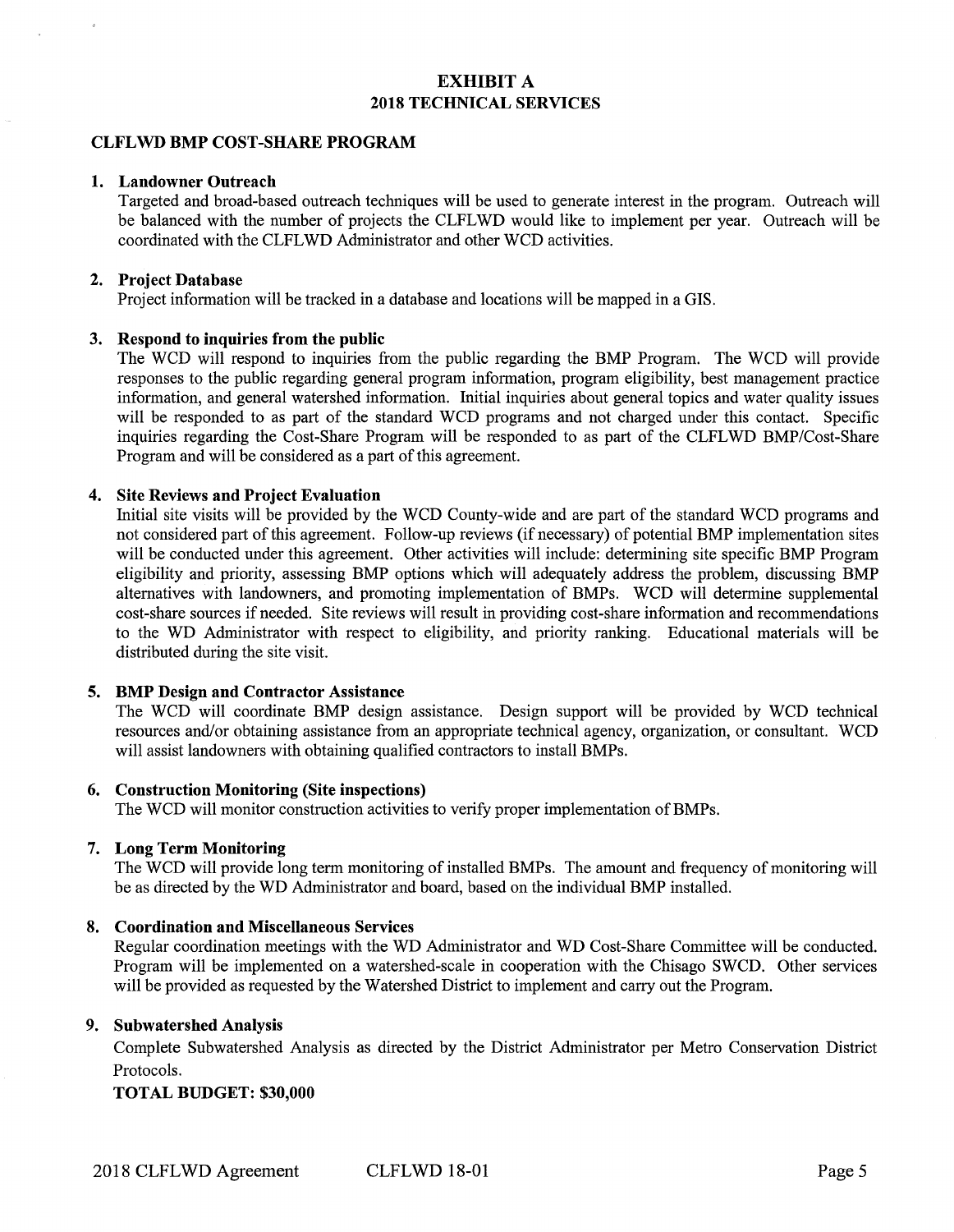## **EXHIBIT B**

# **2018 WATER MONITORING SERVICES**

|                                          |          |                     | Capital         |                 |          |                                                                                 |
|------------------------------------------|----------|---------------------|-----------------|-----------------|----------|---------------------------------------------------------------------------------|
| Stream WQ and/or Discharge Monitoring    | Labor    | Mileage/Travel/Time | Equipment       | Lab             | Total    | <b>Notes</b>                                                                    |
| Forest Lake Outlet                       | \$6,200  | \$961               | \$100           | \$1,400         |          | $$8,661$ Automated Discharge and Composite Samples (~15)                        |
| Bone Lake Outlet                         | \$6,200  | \$961               | \$100           | \$1,400         |          | $$8,661$ Automated Discharge and Composite Samples (~15)                        |
| Bone Lake North Inlet                    | \$5,828  | \$775               | \$100           | \$1,400         |          | $$8,103$ Automated Discharge and Composite Samples (~15). No rating curve       |
| Sunrise River at Big Comfort Lake Outlet | \$6,200  | \$961               | \$100           | \$1,400         |          | $$8,661$ Automated Discharge and Composite Samples (~15)                        |
| Sunrise River at Big Comfort Lake Inlet  | \$5,828  | \$775               | \$100           | \$1,400         |          | $$8,103$ Automated Discharge and Composite Samples (~15). No rating curve       |
| Little Comfort Lake Inlet                | \$5,828  | \$775               | 3100            | \$1,400         |          | $$8.103$ Automated Discharge and Composite Samples $(\sim15)$ . No rating curve |
| <b>Total Stream Monitoring</b>           | \$36,084 | \$5,208             | \$600           | \$8,400         | \$50,292 |                                                                                 |
|                                          |          |                     |                 |                 |          |                                                                                 |
| Lake WO Monitoring                       |          |                     |                 |                 |          |                                                                                 |
|                                          |          |                     |                 |                 |          | 14x April-October, Surface, Temp/DO, Hypolimnetic Ortho-P, Total Iron           |
| Forest Lake West                         | \$2,921  | \$0                 | \$0             | \$900           |          | $$3,821$ Samples                                                                |
|                                          |          |                     |                 |                 |          | 14x April-October, Surface, Temp/DO, Hypolimnetic Ortho-P, Total Iron           |
| Forest Lake Center                       | \$2,921  | \$0                 | \$0             | \$900           |          | \$3,821 Samples                                                                 |
|                                          |          |                     |                 |                 |          | 14x April-October, Surface, Temp/DO, Hypolimnetic Ortho-P, Total Iron           |
| Forest Lake East                         | \$2,921  | \$0                 | \$0             | \$900           |          | $$3,821$ Samples                                                                |
| <b>Shields</b>                           | \$2,095  | S <sub>0</sub>      | $\overline{50}$ | \$550           |          | \$2,645 14x April-October, Surface WO and Temp/DO profile                       |
| <b>Big Comfort</b>                       | \$2,095  | \$0                 | \$0             | \$550           |          | \$2,645 14x April-October, Surface WQ and Temp/DO profile                       |
| Little Comfort                           | \$2,095  | SO <sub>2</sub>     | 30              | \$550           |          | \$2,645 14x April-October, Surface WQ and Temp/DO profile                       |
|                                          |          |                     |                 |                 |          | 14x April-October, Surface, Temp/DO, Hypolimnetic Ortho-P, Total Iron           |
| Bone                                     | \$2,921  | \$0                 | \$0             | \$900           |          | $$3,821$ Samples                                                                |
| Moody                                    | \$2,095  | \$0                 | \$0             | \$550           |          | \$2,645 14x April-October, Surface WQ and Temp/DO profile                       |
| School                                   | \$2,095  | \$0                 | <sub>so</sub>   | \$550           |          | \$2,645 14x April-October, Surface WO and Temp/DO profile                       |
| Birch                                    | \$2,095  | \$0                 | sol             | \$550           |          | \$2,645 14x April-October, Surface WQ and Temp/DO profile                       |
| Nielson                                  | \$2,095  | \$0                 | 30              | \$550           |          | \$2.645 14x April-October, Surface WQ and Temp/DO profile                       |
| Total Lake WQ Monitoring                 | \$26,349 | sol                 | -sol            | \$7,450         | \$33,799 |                                                                                 |
|                                          |          |                     |                 |                 |          |                                                                                 |
| Lake Gage Monitoring                     |          |                     |                 |                 |          |                                                                                 |
| Forest Lake                              | \$171    | 50                  | S <sub>0</sub>  | -SO             |          | \$171 Install and/or Survey and/or Remove. Read during WQ sampling              |
| Shields Lake                             | \$171    | S <sub>0</sub>      | \$0             | 50              |          | \$171 Install and/or Survey and/or Remove. Read during WQ sampling              |
| Big Comfort Lake                         | \$171    | \$0                 | \$0             | <sub>\$0</sub>  |          | \$171 Install and/or Survey and/or Remove. Read during WQ sampling              |
| Moody Lake                               | \$171    | \$0                 | \$0             | \$0             |          | \$171 Install and/or Survey and/or Remove. Read during WQ sampling              |
| Bone Lake                                | \$171    | \$0                 | \$0             | \$0             |          | \$171 Install and/or Survey and/or Remove. Read during WQ sampling              |
| School                                   | \$171    | \$0                 | \$0             | S <sub>0</sub>  |          | \$171 Install and/or Survey and/or Remove. Read during WQ sampling              |
| Birch                                    | \$171    | <sub>SO</sub>       | \$0             | 30              |          | \$171 Install and/or Survey and/or Remove. Read during WO sampling              |
| Nielson                                  | \$171    | \$0                 | \$0             | SO <sub>2</sub> |          | \$171 Install and/or Survey and/or Remove. Read during WQ sampling              |
| <b>Total Lake Gage Monitoring</b>        | \$1,368  | S <sub>0</sub>      | sol             | sol             | \$1,368  |                                                                                 |
|                                          |          |                     |                 |                 |          |                                                                                 |
| <b>Water Monitoring Report</b>           | \$9,766  | <b>NA</b>           | <b>NA</b>       | S <sub>0</sub>  | \$9,766  |                                                                                 |
|                                          |          |                     |                 |                 |          |                                                                                 |
| Total 2018 Water Monitoring Costs        | \$73,567 | \$5,208             | \$600           | \$15,850        | \$95,225 |                                                                                 |

2018 CLFLWD Agreement CLFLWD 18-01 Page 6

 $\mathcal{L}_{\mathcal{C}}$ 

 $\omega$